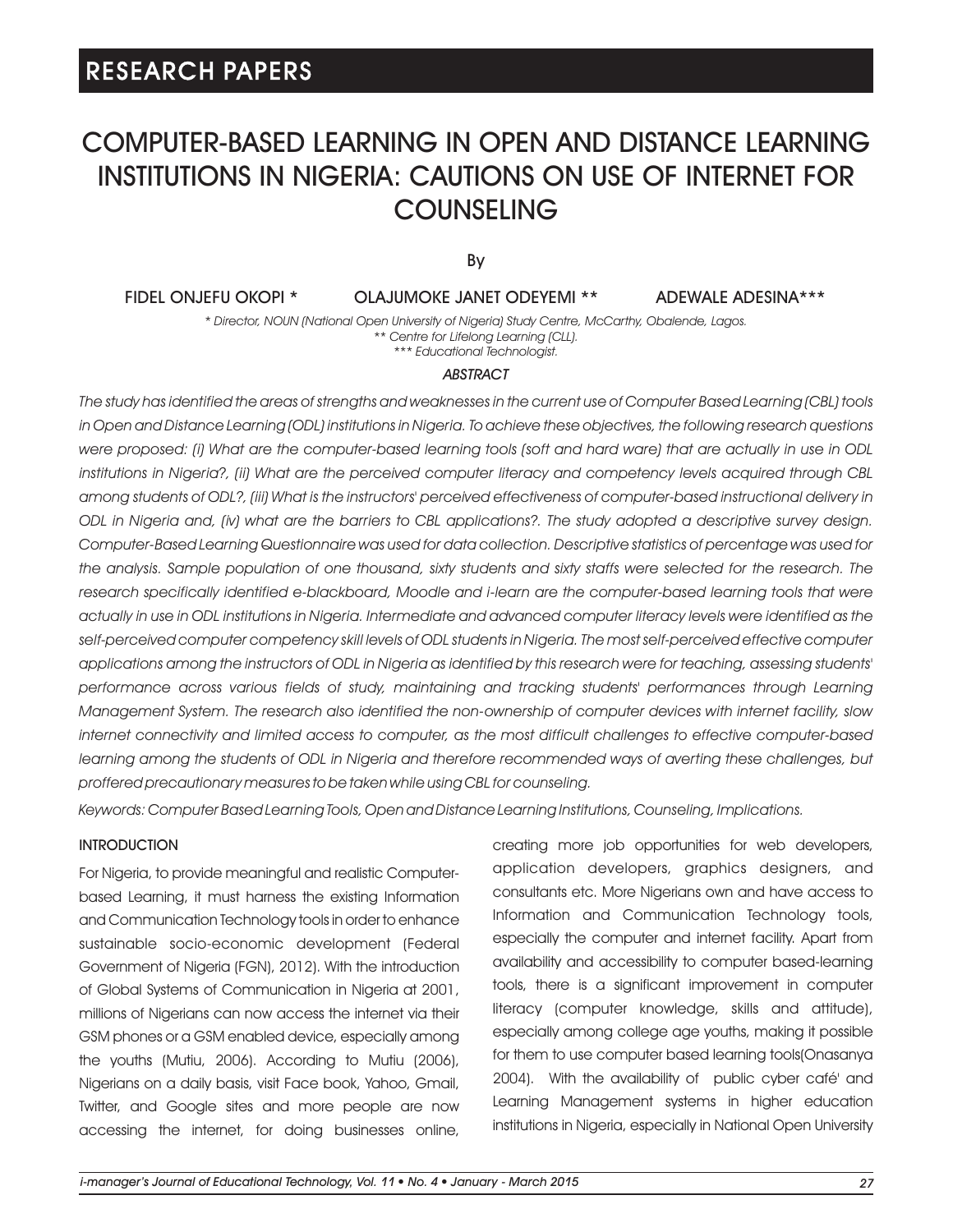of Nigeria, the problem of universal accessibility to computers seems to be significantly reduced.

Nowadays the use of computer in distance education in Nigeria has become popular with increasing emphasis on individualized programmes of instruction and rising development of computer technology learning at all levels of education is made easier (Onasanya2004). Also, nowthat the government has started equipping some secondary schools in the country with microcomputers connected to internet and with the support of Mobile Telecommunication Network (MTN), where computers can easily facilitate teaching and learning tasks (Jimoh, 2004). According to Jimoh (2004), students now have an access to Educational materials on the internet which allows them to freely participate in international academic competition, (e.g. poetry and essay competition at poetry.com and voicesnet.com etc.) and at the same time make it easier to publish one's literary work(s) irrespective of one's field of study. Jimoh further stated that, it also allows the capable people of the country to engage themselves in distance learning programmes.

Despite the relative availability of GSM phones, Computer and Internet facility, using computers as teaching and learning tools in Nigerian Educational System remains problematic (FGN, 2012). In a developing country like Nigeria, delivering instruction through the distance learning mode poses significant challenges to educators and policy makers. According to Pena-Bandalaria (2007), computers have been used within the schools both to support teaching and for school linking to other educational resources. Pena-Bandalaria further explained that, a number of critics have also pointed out that, the stand alone media based packages will never be sufficient. Pena-Bandalaria further opined that, none of the media can adequately support the discursive activities which are essential for Academic learning. Moreover, according to Valdez, McNabb, Foersch, Anderson, Hawkes and Raack( 2000), the success or failure of technology use depends more on human and contextual factors rather than on hardware or software. Harris (2000) reveals that, tremendous technology potential will only be realized if we can create a new vision of how technology will change the definition of teaching and belief on how learning can take place .

Internet and broadband, capacity building and Universal access are some of the challenges facing the use of computer-based learning tools and applications in ODL in Nigeria (FGN, 2012).The choice of computer-based learning tools to learning delivery is borne out of the fact that ODL system is Education Technology driven and means of reaching the learners wherever they are. Computer-based learning, not only helps the learners to have a worthwhile learning experience, but also help them in acquiring the skills to become lifelong learners (FGN, 2012).

To achieve the aim of providing instruction through the distance learning mode, the Federal Government of Nigeria over the years initiated and adopted several ICT related policies and laws with a view to guiding the development of the sector and harnessing its power for National development. It was not until August, 2012, that Federal Executive Council approved the National Information Communication Technology Policy for Nigeria but before then, there was no robust national ICT policy for Nigeria. The approved National ICT policy therefore harmonises all the ICT related policies and laws that were earlier initiated and adopted. Implementation of ICTrelated policies and laws are not without numerous challenges. These includes: Inadequate infrastructure; Legal and regulatory frame work; Universal access and services; Security and local content etc. (FGN, 2012). For the purpose of this study, radio, television telephone land, mobile, fax, voice over internet protocol, and computers are considered as ICT hardware while Learning Management Systems (LMS) are customised software. This research critically investigates the computer-based learning tools (Hardware and software) that are actually in use in ODL institutions in Nigeria, how computer enhances the learning ability of the ODL students in Nigeria, instructors' perceived effectiveness of computer-based learning in ODL in Nigeria and barriers associated with computer applications.

#### Computer Based Learning

Computer Based Learning means, the use of computers in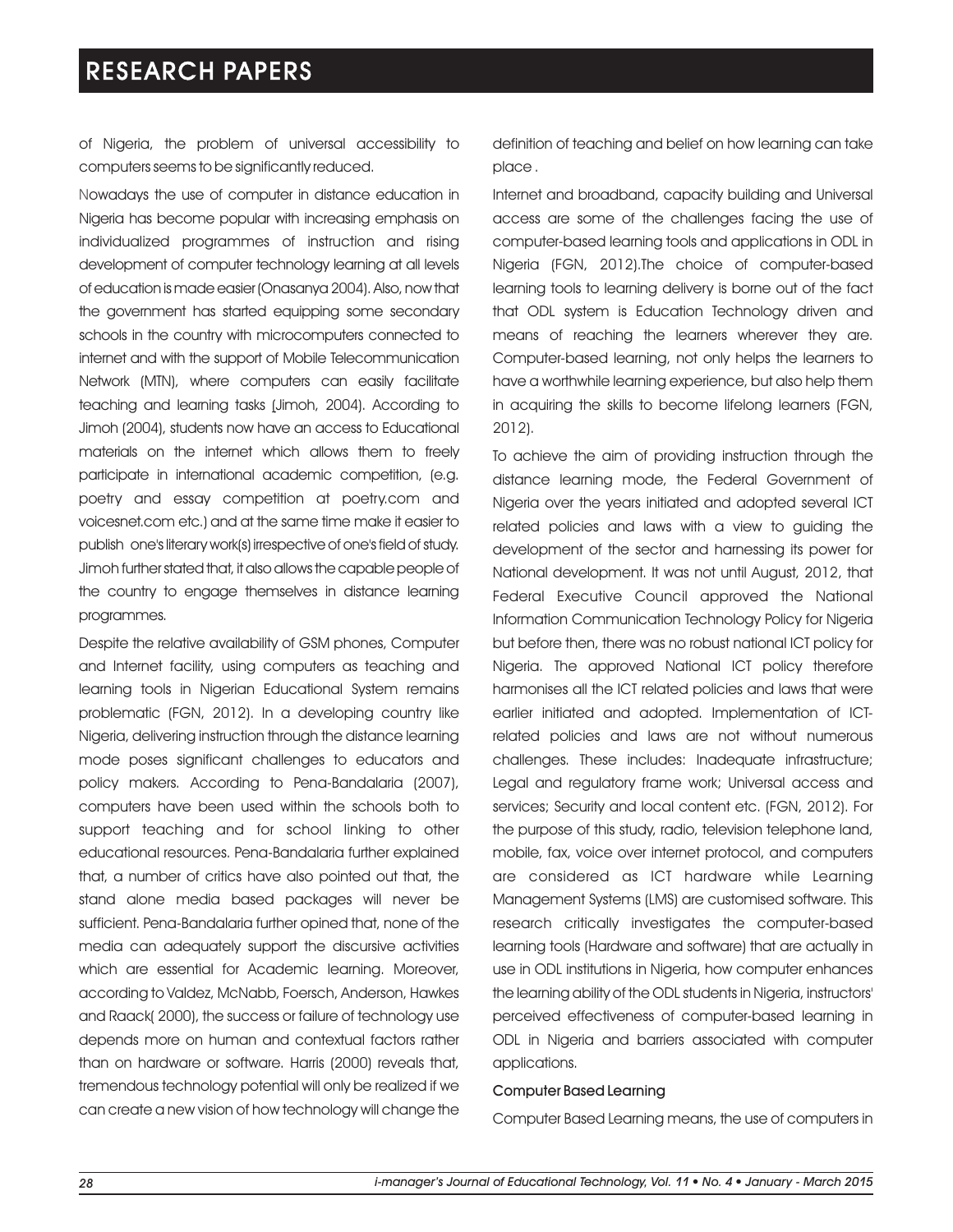Education either to provide programmes through delivering of instruction, or facilitating communication between learner and tutor, or to enable students to have access to remote sources of information (UNESCO, 2000). Computer literacy is the ability to use computer to perform a variety of tasks that are fundamental to the learning process (UNESCO, 2000). According to Mutiu (2006), there are five cardinal points of teaching and learning with computer. These are: Computer Assisted Instruction (CAI), Computer Management Instruction (CMI), Computer Aided Design (CAD), Computer Assisted Language Learning (CALL) and Programming and Problem Solving.

Computer Assisted Instruction (CAI) is a computer instructional term used to simulate the teaching environment. While Computer Aided Instruction is used for guided drill and practice exercises, computer visualisation of complex object helps educators to track students' grades and also facilitates smooth computer communication between students and teachers. Computer Management Instruction (CMI) is used for instructional management in a webagogical and pedagogical environment (Encyclopaedia Britannica). Computer Aided Design (CAD) is used for designing, building, animating, and rendering of image bigger and clearer, et cetera. Meanwhile programming and problemsolving computers can essentially be used for developing educational programmes and solve numerous educational problems and the Computer Assisted Language Learning (CALL) is basically used for teaching and learning of languages (most especially English and Arabic).

The phenomenal increase of ICT use in education has given concomitant rise to new concepts and realities that are now reflecting current thoughts. Open and distance learning for instance, is often technologically driven or mediated or as the main mode of instructional delivery and communication, depending on the available technologies. The use of computer and internet in Open and Distance Learning is in tandem with the National Policy statement on ODL as imbedded in the National Policy on Education (1981) as revised in 2004 which stated unequivocally that, Open and Distance System of education would be technologically driven. Also in line with the same school of thought, Federal Government of Nigeria in 1987 launched the National Policy on Computer Literacy at primary, secondary and tertiary levels of Education.

With the introduction of computer and internet technologies in ODL, time and space ceased to matter in terms of academic, social and psychological interactions and transactions between staffs to students, and students to students. Technologies have fundamentally challenged the concept of teacher to include various elements like tutors, learning management systems, technical support, learning packages which are the evidence of ICT's influence on Education.

Computers and customized software in the form of Learning Management System (LMS) now constitute the bedrock of computer-based learning tools in ODL system of education. A Learning Management System (LMS) is a software application or Web-based technology used to plan, implement, and assess a specific learning process (UNESCO, 2000). Typically, a Learning Management System provides the instructor with a way to create and deliver content, monitor student participation, and assess student performance. A learning management system may also provide students with the ability to use interactive features such as threaded discussions, video conferencing and discussion forum (UNESCO, 2000)

Learning Management System ranges from managing training and educational records system to software for distributing online or blended/hybrid college courses over the internet with features for online collaboration. Colleges and universities use LMSs to deliver online courses and augment on-campus courses. Corporate training departments use LMSs to deliver online training, as well as automated record-keeping and employee registration. Westbrook (2001) has observed that, the introduction of ICT in Education has resulted in the change in four core areas: 1) Curriculum'; 2) Role of teachers and students; 3) Organizational structure; and 4) Learning environment.

#### Reasons for Introducing Computer to Education

In 1987, Federal Government of Nigeria launched the National Policy on Computer Literacy at Primary,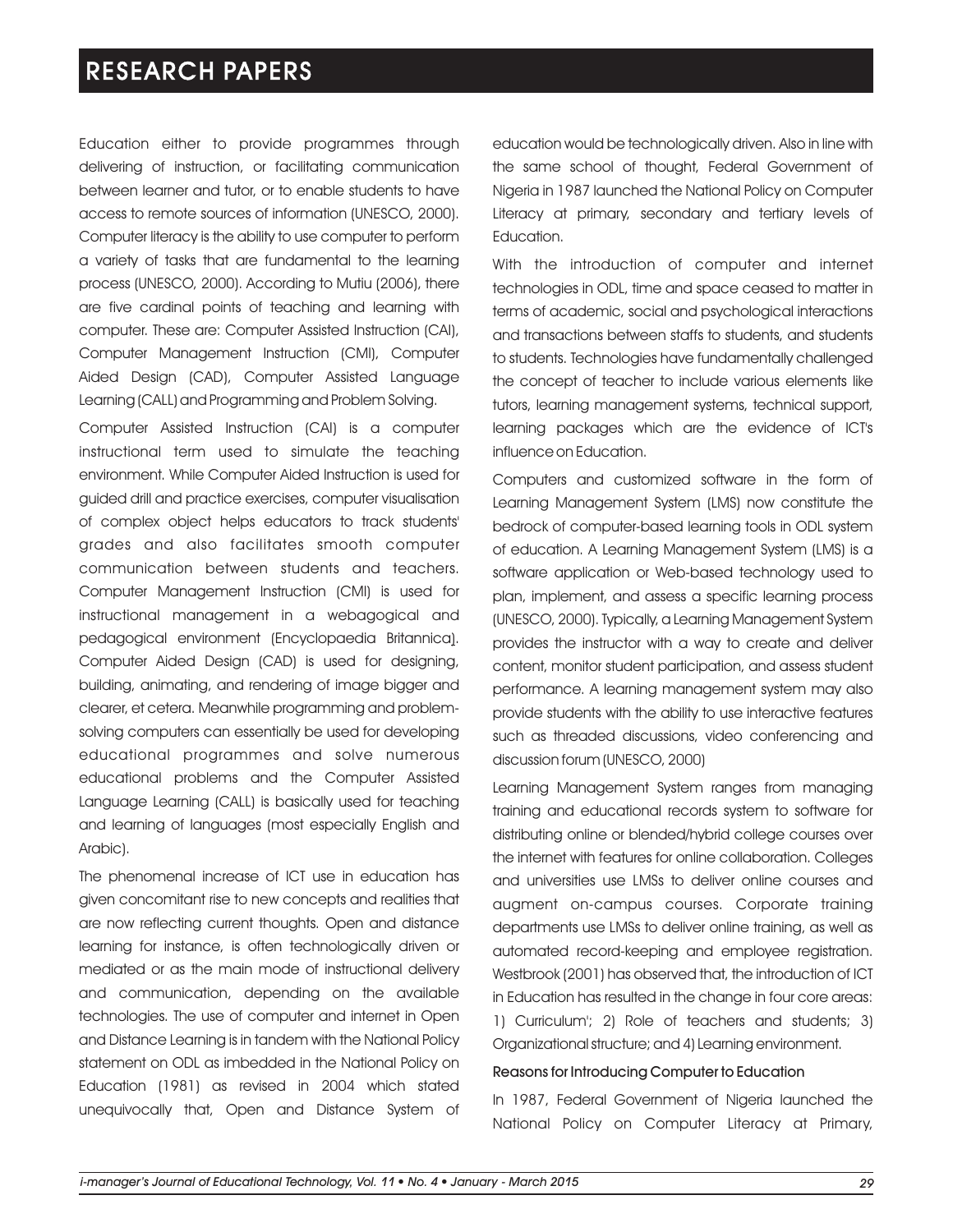Secondary and Tertiary levels of Education with the following aims:

- ·For the computer to transform the school system, as there is an increased merger between the computer technology and communication; and
- To equip the individuals or students with thorough understanding of the concept of computer in order to fit into the next century.

The general objectives include:

- To bring about a computer literacy in each state in Nigeria.
- To develop the use of computer as a teaching tool in all subject areas and to familiarise students with the use of computer technology.
- To expose the teachers and students to the latest scientific knowledge and skills.

According to Perraton and Creed (2000), Commonwealth of Learning (COL) in 1991, reviewed commonwealth-wide practice, and identified four rationales for introducing computer to education. He further observed that after five years, the fifth rationale which stemmed out the development of internet communication was added. These rationales include:

- 1. To build all resources of people who are highly skilled in the use of Information Technology. Where Government watches information technology as a means of strengthening the economy, and want to develop a workforce with vocational skills for computer related activities and computer education, programmes have been set up to develop a cadre of people with specialist skills.
- 2. To equip all students for a future in which technological awareness and basic computer skills will increasingly be important to greater number of citizens. Countries which have adopted this approach believed that whether or not the country is likely to be a producer of computer hardware or software, their citizens need to be in a strong position to take advantage of technological development as they arise.
- 3. To use the technology to enhance the existing curriculum and to improve the way in which it is

developed. Computer assisted learning programmes, in which the computer takes over some of the activity of the teacher, fall within this rationale.

- 4. To promote change in education by moving towards a more relevant curriculum and a new definition of the teacher's role. Some computer projects have been designed to shift the curriculum in the direction of practical learning of information handling and communication skills rather than concentration on memory.
- 5. To allow learners to seek information from databases, especially through the internet, and use computer technology to communicate with other schools, colleges and learning communities. This rationale opens up new learner- initiated opportunities.

Perraton and Creed (2000) explain that, rationale three, four and five hold particular significance to developing countries, especially countries operating the ODL system of education for overcoming access problems created by economic, infrastructure and geographical challenges. The pooling of resources, through community networks, resource centers, ODL study centers and Tele centers have been seen as an important way forward. He further explained that technological innovation should be sustained and needs to generate a sense of ownership among all the stakeholders. According to Perraton and Creed, training is generally needed both for specialists involved in the development of teaching materials and for teachers who are using them in their schools or adult education or extension agents in the field. National policies need to be developed in order to use new technologies cost-effectively, while avoiding widening between the information-rich and the information-poor.

## Objective of the Study

The objective of this research was to identify the areas of strengths and weaknesses in the current use of Computer Based Learning tools in Open Distance Learning institutions in Nigeria, which are germane to computer based learning in ODL system.

### Significance of the Study

This study is significant in various dimensions especially to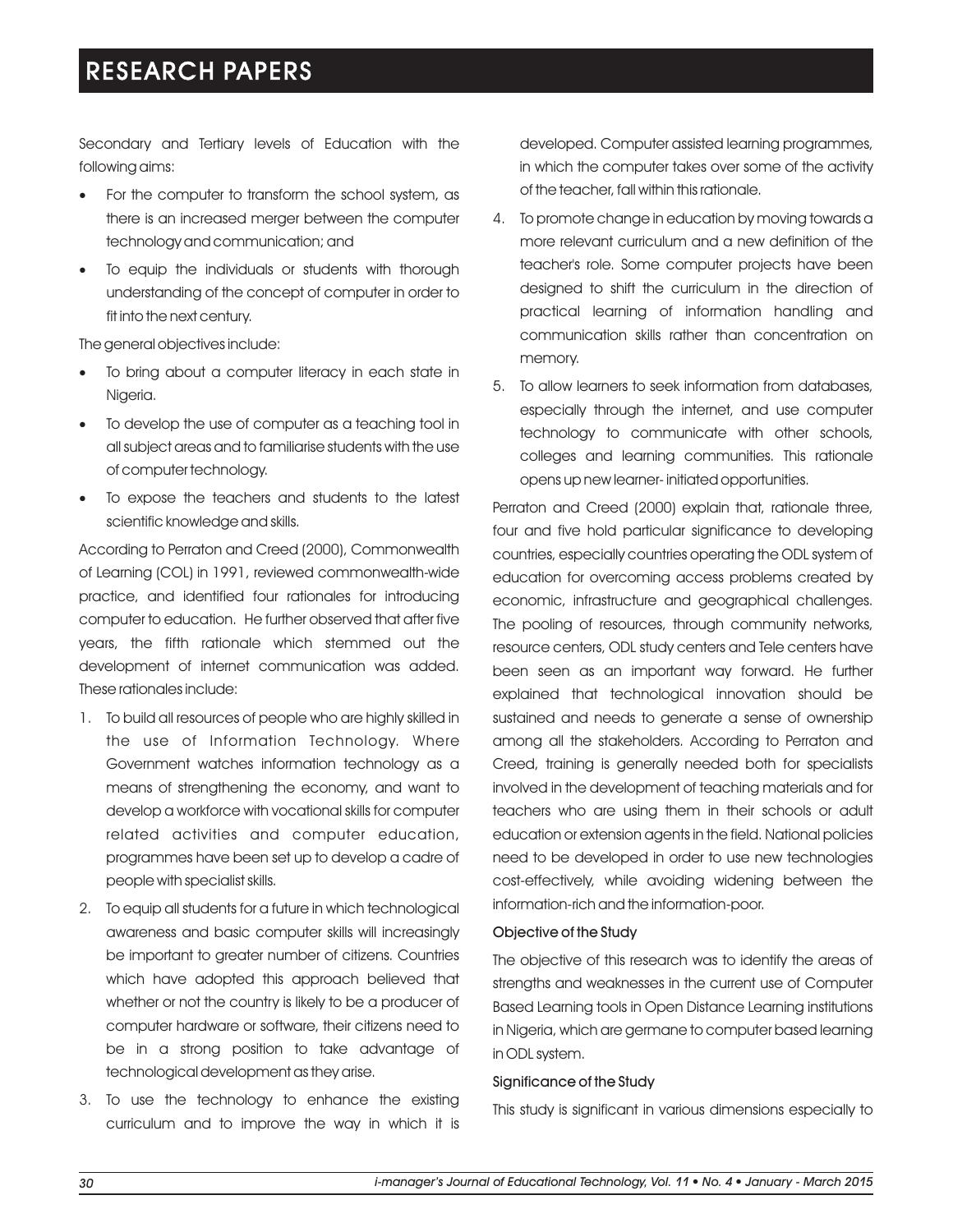stakeholders in ODL system of education (Government, Students, Teachers, Communities and General public) in the areas of widening the cost-effective access to Computer Based Learning tools by many Nigerians. This study critiques the current use of computer based learning tools in ODL institutions in Nigerians, highlights the weaknesses and strengths of the system and recommends the effective and efficient ways of using the tools for acquiring necessary skills and knowledge through training by the learners and facilitators for lifelong learning.

The theme of the study is in tandem with the National Policy on ODL education as reflected in the National Policy of Education (2004) which emphasized that ODL system would be technologically-driven. The recommendations of the research is, if it is faithfully implemented, it will go a long way in reshaping the policies and cultures of ODL institutions in Nigeria with regards to the Curriculum, Role of teachers and Students, Organisational structure and Learning environment.

#### Statement of the Problem

Followings are the different policies initiated and adopted such as: The National Telecommunication Policy (NTP, 2000), National Mass Communication Policy (NMCP), National Broadcasting Commission (NBC) Act 1992 (as amended), Nigerian Communication Act 2003, Nigerian Postal Services Act 2004 Cap 127 laws of Federal of Nigeria, National Information Technology Policy 2000, NITDA Act 2007 were all toward providing instructions through the distance learning mode. ODL institutions are purported beneficiaries that have challenges related to the internet, broadband capacity building and universal access to computer-based learning. Despite the proliferation of ICT training institutions in the country, proficiency in ICT is still very low among the populace (FGN ICT Policy, 2012). Therefore, it has become imperative to strengthen ICT human capital development that will implement the National ICT policy. According to FGN ICT Policy (2012), over 70% of Nigerians residing in the rural areas do not have access to advanced ICT services. Moreover, some Nigerians residing in urban areas are un served or under served (FGN ICT Approved Draft, 2012). For the purpose of this study, the researchers critically look at challenges of

internet and broadband, universal access and capacity building that are germane to computer based learning in ODL system.

### Research Questions

- 1. What are the computer-based learning tools (Hardware and Software) that are actually in use in ODL institutions in Nigeria?
- 2. What are the perceived computer literacy and competency levels acquired through CBL among students of ODL?
- 3. What is the instructors' perceived effectiveness of computer-based instructional delivery in ODL in Nigeria?
- 4. What are the barriers to computer-based learning applications?.

#### Research Methodology

#### *Research Design*

This study adopted descriptive survey of 'Ex-post facto design'. The design allows the researchers to survey the opinion of the stakeholders as regards the three areas that form the scope of this study. These areas are: computer based tools that are actually in use in ODL institutions in Nigeria, efficacy of computer-based learning in enhancing the students' learning ability and skill of lifelong learning, instructors perceived effectiveness of computer based learning and barriers to the application to computer-based learning.

#### *Population of the Study*

All the students and staff of ODL tertiary institutions in Nigeria were involved in the research. According to the National Universities Commission, the following tertiary institutions offer the Open and Distance Learning in Nigeria: University of Ibadan-UI (Dual mode); Obafemi Awolowo University Ile Ife (Dual mode); University of Abuja (dual mode); University of Maiduguri (Dual Mode); Modibbo Adamu University of Technology Yola -MAUTECH (Dual mode), University of Lagos (Dual mode), National Open University of Nigeria (Single mode with 54 study centers) and National Teachers' Institute-NTI KADUNA(Singlemode).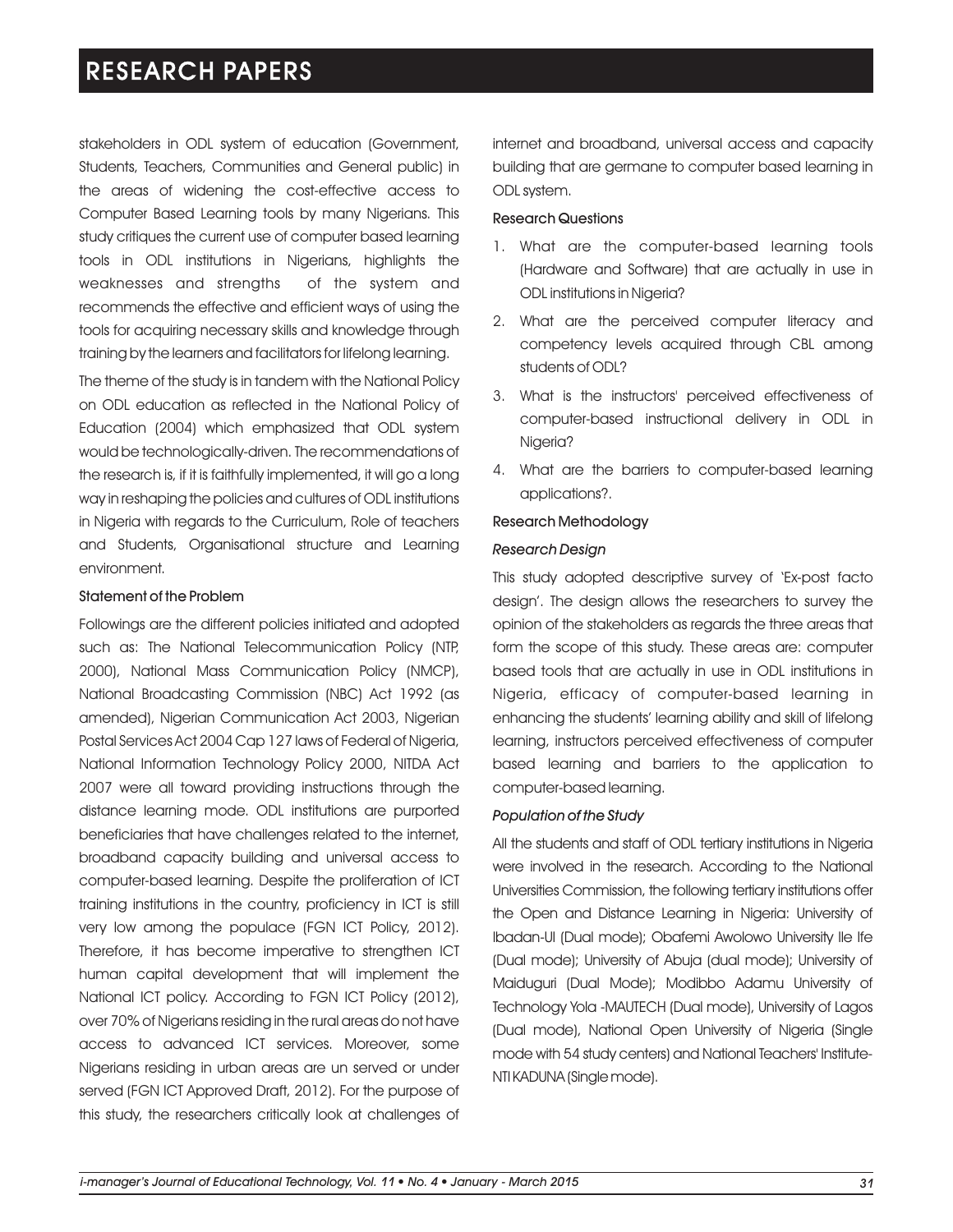### *Sample and Sampling Techniques*

The sample of one thousand students was selected from two single mode ODL tertiary institutions and six hundred students from three dual mode institutions in Nigeria. Sixty facilitators/teachers were selected from two single mode universities, while sixty other students were selected from dual institutions. The ODL institutions selected for the study include: University of Ibadan, University of Abuja, Modibbo Adamu University of Technology, National Open University of Nigeria and National Teachers' Institute. The universities involved in the study offer B.Sc., B.A and B.Ed. degrees in various faculties through distance mode, while National Teachers' Institute offers Nigeria Certificate in Education (NCE) also through distance mode. Purposeful and Stratified Random Sampling Techniques were used.

### *Research Instrument*

Self-designed and structured questionnaire was used to collect the data for the research. This Computer Based Learning Questionnaire was developed on the basis of reviewed literatures and the reliability of the instrument that was established through pilot study which led to the production of accurate and reliable Computer Based Learning (CBLQ) Questionnaire that has two sections; Section A was used to obtain the demographic data of the respondents, while section B was used to identify available computer-based learning tools (Hardware and Software) that are actually in use in ODL institutions in Nigeria, perceived computer literacy and competency acquired through CBL among students of ODL, instructors' perceived effectiveness of computer-based instructional delivery applications and the barriers to Computer Based Learning applications in ODL in Nigeria. Ten questions with subquestions were asked with the respondents. The respondents were instructed to tick only one item under each sub-question that represents his or her best response.

### *Reliability and Validity of the Instrument*

To face, content and construct validities of Computer Based Learning Questionnaire (CBLQ), the researchers used experts in the Directorate of Information and Communication of the National University of Nigeria for these purposes. The instrument was pilot tested using 20 students and 10 staffs of the Distance Learning Institute of

the University of Lagos who were not involved in the main stream of the research. The reliability of the instrument using test-retest correlation via Pearson Product Moment Correlation (PPMC) yielded as r=0.79 and r=0.80 respectively, which were considered to be highly reliable measure for the study.

### Method of Data Collection

Questionnaire was administered and collected in the selected ODL institutions in Nigeria through research assistants and within two weeks.

### *Data Analysis*

Descriptive statistics of percentage was used for data analysis.

Table 1 answers the research question 1 through the following findings:

- Students of NOUN (72%), indicated i-learn as their institution's Learning Management System tool (LMS) while students of University of Abuja (35.5%) indicated Moodle as their institution's LMS tool. Students of UI (75%), MAUTECH (59%) and NTI (95.4%), indicated eblackboard as their institutions' LMS tool respectively.
- The available format for e-learning delivery in the institution among students of NOUN (64.4%), MAUTECH (42.5%), University of ABUJA (40.5%) and NTI (64.2%) was interactive online content except students of UI (51%) whose available format for e-learning was Power Point presentation.
- The most preferred and used social media for computer-based learning among students of NOUN (36%), UI (34.7), MAUTECH (41.5%), University of ABUJA (47%) and NTI (36.2%) was face book technology except students of UI (35%) who preferred Google +.

The most preferred place to use computer for computer based learning among students of NOUN (46.2%), UI (36.5%), MAUTECH (53.5%), Uni-Abuja (57%) and NTI (46.2%) were both at home and work

Table 2 answers the research question 2 through the following findings:

Students of NOUN (62.6%), Uni-Abuja (54%), MAUTECH (52.5%) and NTI (41.6%) perceived their computer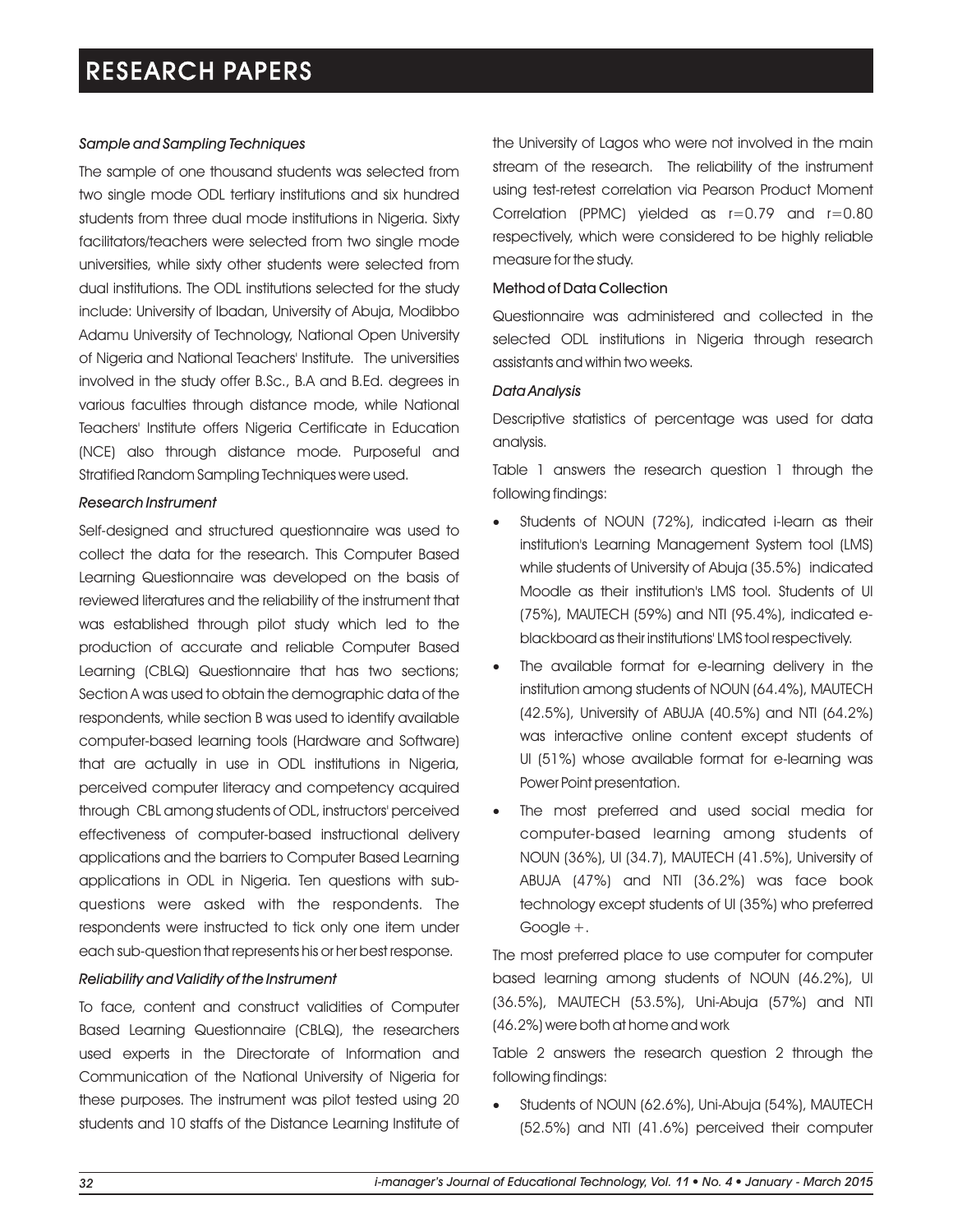| S/N            | Questions                                                                                                                                                                                                        | <b>NOUN</b><br>$No = 500$                                              | UNI-ABUJA<br>$No = 200$                                                             | UI<br>$No = 200$                                                          | <b>MAUTECH YOLA</b><br>$No = 200$                                                | <b>NTI KADUNA</b><br>$No = 500$                                     |
|----------------|------------------------------------------------------------------------------------------------------------------------------------------------------------------------------------------------------------------|------------------------------------------------------------------------|-------------------------------------------------------------------------------------|---------------------------------------------------------------------------|----------------------------------------------------------------------------------|---------------------------------------------------------------------|
|                | My institution's LMS is                                                                                                                                                                                          |                                                                        |                                                                                     |                                                                           |                                                                                  |                                                                     |
|                | a. e-blackboard,<br>b. WebCT,<br>c. eCollege,<br>d. moodle,<br>e. Desire2Learnin,<br>f. Angel or<br>g. ilearn<br>If none of the above, then mention the one your institution uses                                | 60(12%)<br>00<br>00<br>76(15.2%)<br>00<br>00<br>364(72.8)<br>00        | 41(20.5%)<br>35(17.5%)<br>12(6%)<br>71(35.5%)<br>12(6%)<br>18(9%)<br>11(5.5%)<br>00 | 150(75%)<br>25(12.5%)<br>00<br>$00\,$<br>25(12.5%)<br>00<br>00<br>$00 \,$ | 118(59%)<br>36(18%)<br>00<br>28(14%)<br>18(9%)<br>00<br>00<br>00                 | 477(95.4%)<br>23(4.6%)<br>00<br>00<br>00<br>00<br>00<br>00          |
| $\overline{2}$ | The available format for e-learning delivery system in my institution.                                                                                                                                           |                                                                        |                                                                                     |                                                                           |                                                                                  |                                                                     |
|                | a. Blogs/forums<br>b. Interactive online content<br>c. Podcast (audio)<br>d. Podcast (video)<br>e. Power point<br>f. RSS Feeds<br>g. Webcast (Streamed from the web not downloaded)<br>i. Other (please specify) | 00<br>322 (64.4%)<br>00<br>00<br>107 (21.4%)<br>00<br>71 (14.2%)<br>00 | 24(12%)<br>81(40.5%)<br>10(5%)<br>17(8.5%)<br>33(16.5%)<br>10(5%)<br>24(12%)<br>00  | 00<br>49(24.5%)<br>00<br>00<br>102(51%)<br>$00 \,$<br>49(24.5%)<br>00     | 29(19.5%)<br>85(42.5%)<br>00<br>00<br>76(38%)<br>00 <sup>1</sup><br>10(5%)<br>00 | 00<br>321(64.2%)<br>00<br>00<br>107(21.4%)<br>00<br>72(14.4%)<br>00 |
| 3              | My most available and used social media for computer based learning is:                                                                                                                                          |                                                                        |                                                                                     |                                                                           |                                                                                  |                                                                     |
|                | a. Twitter<br>b. Facebook<br>c. Google+<br>d. Pinterest<br>e. Tumblr and Wiki spaces<br>Other (Please specify)                                                                                                   | 164(32.8%)<br>180(36%)<br>147(29.2%)<br>09(1.8%)<br>00<br>00           | 37(18.5%)<br>94(47%)<br>57(28.5%)<br>4(2%)<br>8(4%)<br>$\cap$                       | 50(25%)<br>68(34%)<br>70(35%)<br>12(6%)<br>00<br>$00 \,$                  | 35(17.5%)<br>83(41.5%)<br>82(41%)<br>00<br>00<br>00 <sup>1</sup>                 | 164(32.8%)<br>181(36.2%)<br>167(33.4%)<br>$9(1.8\%)$<br>00<br>00    |
| $\overline{4}$ | I prefer computer-based learning at:                                                                                                                                                                             |                                                                        |                                                                                     |                                                                           |                                                                                  |                                                                     |
|                | a.Home<br>b. Work<br><b>Both</b><br>C.<br>d. Not at all                                                                                                                                                          | 220 (44%)<br>49(9.8%)<br>231(46.2%)<br>00                              | 50(25%)<br>36(18%)<br>114(57%)<br>00                                                | 61(30.5%)<br>66(33%)<br>73(36.5%)<br>00                                   | 64(32%)<br>29(18.5%)<br>107(53.5%)<br>00                                         | 220(44%)<br>49(9.8%)<br>231(46.2%)<br>00                            |

Table1. Question 1: What are the computer-based learning tools (hard and soft wares) that are actually in use in ODL institutions in Nigeria?

literacy levels to be at intermediate level, while students of UI (52%) perceived theirs to be at expert level.

- The most self-perceived competent skills in using of computer among students of NOUN (26.8%), NTI (30%) and MAUTECH was MS Word processor and students of Uni-Abuja (31%) and UI (29.5%) was Spread Sheet.
- ·Students of NOUN (78%), Uni-Abuja (73%) UI (66%) MAUTECH (61%) and NTI (65%) used their computers most effectively in access*ing* learning objectives, resources, and assessment of academic performance

Table 3 answers the research question 3 through the following findings

·Instructors from NOUN(35.66), UI (30%), Uni-Abuja (20%) and NTI (33.33%) indicated that computer based learning is most effective in teaching and assessing the students' performance across various fields of study, while Instructors from NTI (33.33%) indicated that computer based learning was most effective in maintaining and tracking the students' performances.

Table 4 answers the research question 4 through the following findings:

- ·Non-ownership of computer device with internet facility among students of NOUN (44%), Uni-Abuja (46%), UI (47%), MAUTECH (54%) and NTI (41.6%)) constituted the greatest challenge to their computer based learning .
- ·Students of NOUN (39.6%) UI (45%), MAUTECH (45%) and NTI (41.6%) identified slow internet connectivity as another great challenge to their computer based learning, while students of Uni-Abuja (32%) identified limited access to computer as the greatest challenge,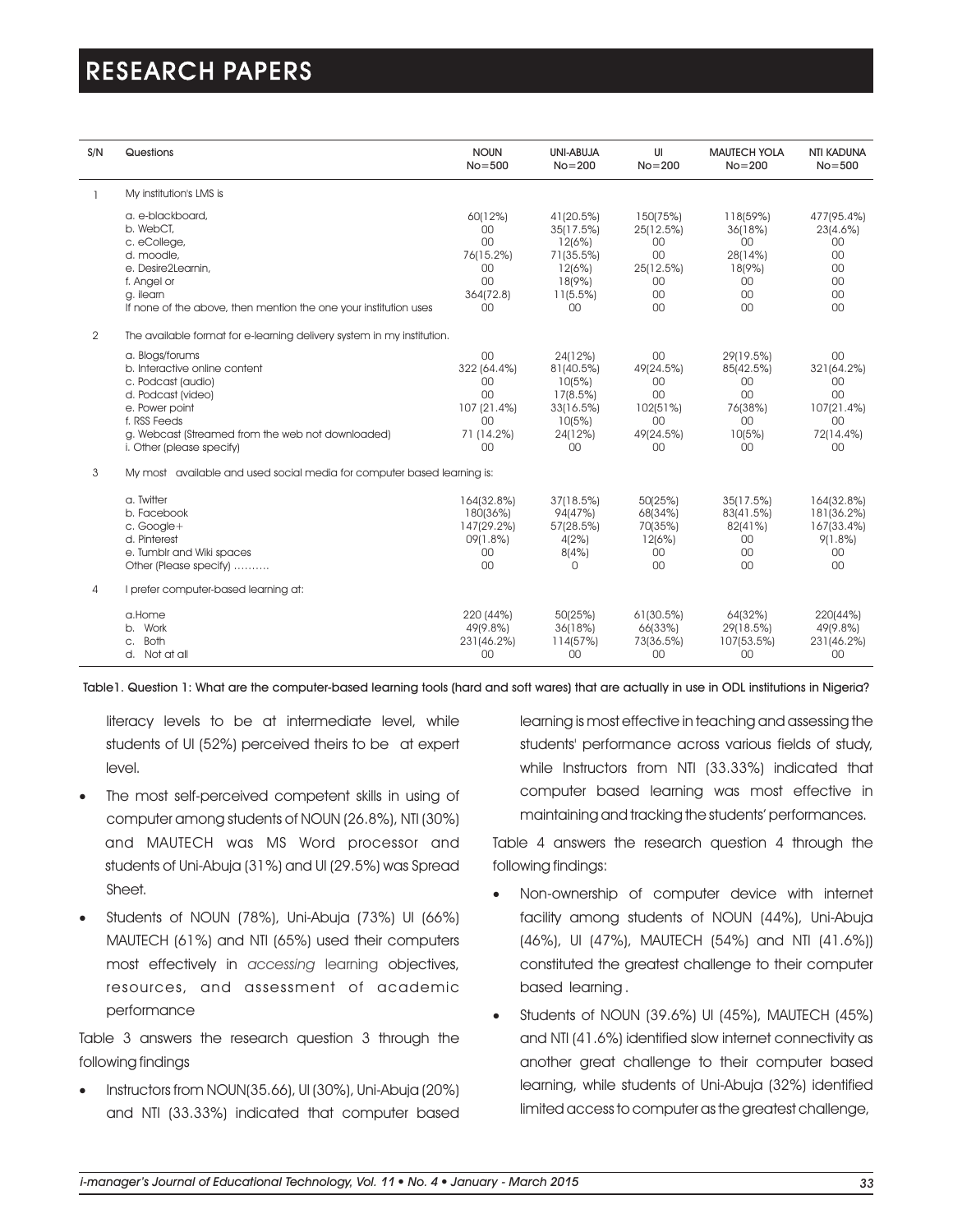| S/N | Questions                                                                                                                                                                                                                                                                                                                                      | <b>NOUN</b><br>$No = 500$                                                   | UNI-ABUJA<br>$No = 200$                                     | UI<br>$No = 200$                                               | <b>MAUTECH YOLA</b><br>$No = 200$                                 | NTI KADUNA<br>$No = 500$                                         |
|-----|------------------------------------------------------------------------------------------------------------------------------------------------------------------------------------------------------------------------------------------------------------------------------------------------------------------------------------------------|-----------------------------------------------------------------------------|-------------------------------------------------------------|----------------------------------------------------------------|-------------------------------------------------------------------|------------------------------------------------------------------|
| 5   | Self-perceived computer literacy levels of students of ODL<br>institutions are that of:                                                                                                                                                                                                                                                        |                                                                             |                                                             |                                                                |                                                                   |                                                                  |
|     | a.Expert user<br>b.Intermediate<br>c.Beginner<br>Other (specify )                                                                                                                                                                                                                                                                              | 83(16.6%)<br>313(62.6%)<br>104(20.8%)<br>OO.                                | 38(19%)<br>108(54%)<br>54(27%)<br>00                        | 104(52%)<br>80(40%)<br>16(8%)<br>$00 \,$                       | 74(37%)<br>105(52.5%)<br>21(10.5%)                                | 188(37.6<br>208(41.6%)<br>104(20.8)<br>$00 \,$                   |
| 6   | The most effective computer applications among students of ODL                                                                                                                                                                                                                                                                                 |                                                                             |                                                             |                                                                |                                                                   |                                                                  |
|     | a. I can type very well on the computer using the keyboard,<br>b. I can use a word processor (e.g. MS Word) very well,<br>c. I can use a spread sheet package(e.g. MS Excel) very well<br>d. I can use a presentation package(e.g. MS PowerPoint) very well<br>e. I can use a search engine(e.g. Google) very well<br>f. I use email regularly | 65(13%)<br>134(26.8%)<br>113(22.6%)<br>$16(3.2\%)$<br>62(12.4%)<br>110(22%) | 10(5%)<br>50(25%)<br>62(31%)<br>8(4%)<br>28(14%)<br>42(21%) | 8(4%)<br>54(27%)<br>59(29.5)<br>10(5%)<br>32(16%)<br>37(18.5%) | 24(12%)<br>56(28%)<br>38(19%)<br>12(6%)<br>31(15.5%)<br>39(19.5%) | 750(15%)<br>150(30%)<br>120(24%)<br>45(9%)<br>52(10%)<br>60(12%) |
|     | Most effective Use of computer among students of ODL institutions:                                                                                                                                                                                                                                                                             |                                                                             |                                                             |                                                                |                                                                   |                                                                  |
|     | To access programmes of instructional materials presented by<br>means of a computer or computer systems.                                                                                                                                                                                                                                       | 75(15%)                                                                     | 44(22%)                                                     | 56(28%)                                                        | 36(18%)                                                           | 155(31%)                                                         |
|     | a. To access to learning objectives, resources, and assessment<br>of academic performance.                                                                                                                                                                                                                                                     | 390(78%)                                                                    | 146(73%)                                                    | 132(66%)                                                       | 122(61%)                                                          | 325(65%)                                                         |
|     | b.for Design (CAD),<br>c.for Language Learning (CALL)<br>for Programming and Problem Solving                                                                                                                                                                                                                                                   | 5(1%)<br>$0\%$<br>30(6%)                                                    | $0\%$<br>$0\%$<br>10(5%)                                    | 2(1%)<br>2(1%)<br>8(4%)                                        | 2(1%)<br>$0\%$<br>18(9%)                                          | $0\%$<br>0%<br>20(4%)                                            |

Table 2. Question 2: What are the perceived computer literacy and competency levels acquired through CBL among students of ODL in Nigeria?

| S/N | Questions                                                                                                                                                                                                                                                                                                                                                                                                                                                                                                                                                                                                                                                                                                                                                                                                 | <b>NOUN</b><br>$No = 30$                                                            | UNI-ABUJA<br>$No = 20$                                                     | UI<br>$No = 20$                                                           | <b>MAUTECH YOLA</b><br>$No = 20$                                           | <b>NTI KADUNA</b><br>$No = 50$                                                                |
|-----|-----------------------------------------------------------------------------------------------------------------------------------------------------------------------------------------------------------------------------------------------------------------------------------------------------------------------------------------------------------------------------------------------------------------------------------------------------------------------------------------------------------------------------------------------------------------------------------------------------------------------------------------------------------------------------------------------------------------------------------------------------------------------------------------------------------|-------------------------------------------------------------------------------------|----------------------------------------------------------------------------|---------------------------------------------------------------------------|----------------------------------------------------------------------------|-----------------------------------------------------------------------------------------------|
|     | Instructors only. The most effective service my institution's Learning<br>Management System provides:<br>a. Effective in delivering and managing instructor-led<br>synchronous online training object methodology<br>b. Effective in delivering and managing instructor-led<br>asynchronous online training<br>c. Your institution has adequate and effective computer<br>hardware for the students and staff<br>d. Effectively connected to server based system<br>e. Effective in exporting the courses shared by other<br>instructors within the LMS<br>f. Effective in managing learning activities in an<br>online environment<br>g. Effective in teaching and assessing students'<br>performances across various fields of study<br>h. Effective in maintaining and tracking students' performances | 2(6.6%)<br>3(10%)<br>00<br>5(16.6%)<br>00<br>$2(6.66\%)$<br>11(36.66%)<br>7(23.33%) | 1(5%)<br>3(15%)<br>3(15%)<br>2(10%)<br>1(5%)<br>3(15%)<br>4(20%)<br>3(15%) | 2(10%)<br>3(15%)<br>1(5%)<br>4(15%)<br>00<br>2(10%)<br>$6(30\%)$<br>2(5%) | 1(5%)<br>1(5%)<br>2(10%)<br>4(20%)<br>3(15%)<br>3(15%)<br>4(20%)<br>2(10%) | $1(3.33\%)$<br>7(23.33%)<br>5(16.6%)<br>3(10%)<br>00<br>$2(6.6\%)$<br>$2(6.6\%)$<br>10(33.3%) |

Table 3. Question 3: What is the instructors' perceived effectiveness of computer based instructional delivery in ODL in Nigeria?

• The students' most preferred and available mode of instructional delivering of NOUN (41%), UI (40%), MAUTECH (37.5%) and NTI (41.6%) was Face-to-Face Lectures/tutorial facilitation, while in University of Abuja (31.5%); print materials were the most preferred. The mentioned preferred and available modes of instructional deliveries limit the students' perceived need for computer-based learning.

### Discussion

As given in Table 1, majority of the sampled students indicated e-blackboard, MOODLE and i-learn as their institutions' computer-based learning tools. The import of this finding indicates that, institution's choice of LMS varies and depends on both financial and human resources available, capability of the chosen LMS to deliver instruction, or to facilitate communication between learner and tutor, or to enable students to have access to remote sources of information. Other factors considered in the choice of an institution's LMS include curriculum, role of teachers and students, organizational structure and learning environment. This is in line with Valdez, McNabb, Foersch, Anderson, Hawkes and Raack's( 2000) position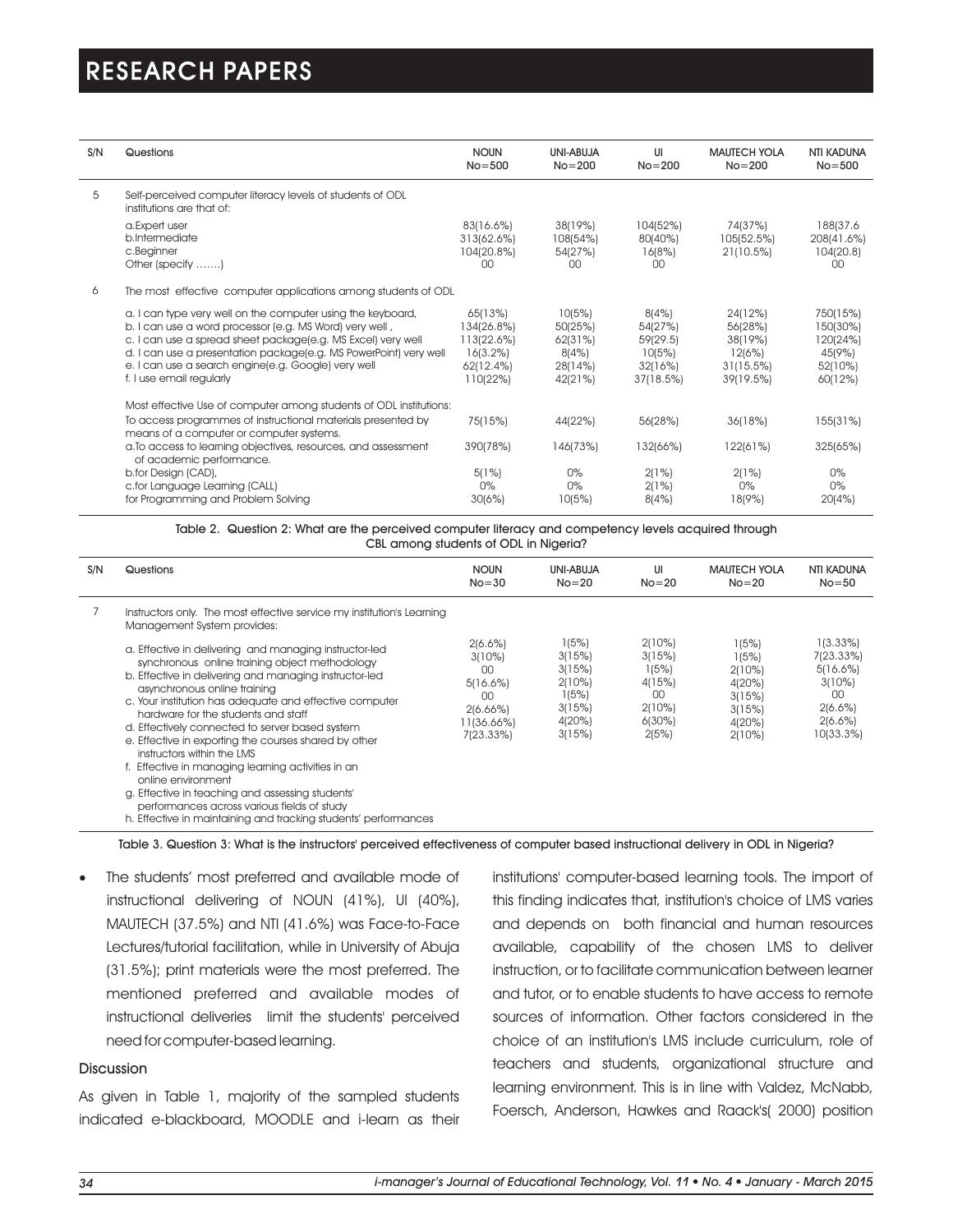| S/N | Questions                                                                                                                                                                                                                                    | <b>NOUN</b><br>$No = 500$                                            | UNI-ABUJA<br>$No = 200$                                                   | UI<br>$No = 200$                                            | <b>MAUTECH YOLA</b><br>$No = 200$                                        | <b>NTI KADUNA</b><br>$No = 500$                                      |
|-----|----------------------------------------------------------------------------------------------------------------------------------------------------------------------------------------------------------------------------------------------|----------------------------------------------------------------------|---------------------------------------------------------------------------|-------------------------------------------------------------|--------------------------------------------------------------------------|----------------------------------------------------------------------|
| 8   | Students ownership of computer devices with internet facility:                                                                                                                                                                               |                                                                      |                                                                           |                                                             |                                                                          |                                                                      |
|     | a. Desktops<br>b. Laptop<br>c. Tablet<br>d. Smart phone<br>e. Non-ownership of computer device                                                                                                                                               | 118(23.6%)<br>75(15%)<br>37(7.4)<br>50(10%)<br>220(44%)              | 39(19.5%)<br>31(15.5%)<br>17(8.5%)<br>21(11.5%)<br>92(46%)                | 37(18.5%)<br>30(15%)<br>12(6%)<br>27(13.5%)<br>94(47%)      | 35(17.5%)<br>29(14.5%)<br>12(6%)<br>34(17%)<br>90(45%)                   | 105(21%)<br>80(16%)<br>39(7.8%)<br>68 (13.6%)<br>208(41.6%))         |
| 9   | The most difficult challenge to students' computer based learning                                                                                                                                                                            |                                                                      |                                                                           |                                                             |                                                                          |                                                                      |
|     | a. None access to computer<br>b. Limited access to computer<br>c. Slow internet connectivity<br>d. lack of capacity building training on computer literacy<br>e. difficulty in reading or writing using computer<br>f. Other (please specify | 59(11.8%)<br>103(20.6%)<br>198(39.6%)<br>96(19.2%)<br>44(8.8%)<br>00 | 31(15.5%)<br>62(31%)<br>54(27%)<br>38(19%)<br>15(7.5%)<br>00              | 7(3.5%)<br>57(28.5%)<br>90(45%)<br>20(10%)<br>26(13%)<br>00 | 18(9%)<br>44(22%)<br>69(34.5%)<br>50(25%)<br>19(9.5%)<br>00              | 40(8%)<br>00<br>270(54%)<br>130(26%)<br>60(12%)<br>00                |
| 10  | The most preferred and available mode of learning<br>delivery in Open and Distance learning is:                                                                                                                                              |                                                                      |                                                                           |                                                             |                                                                          |                                                                      |
|     | a. Print<br>b. Radio<br>c. CD/DVD<br>d. Video Conferencing<br>e. Face-to-Face Lectures/tutorial facilitation<br>f. Learning Management System (ilearn)<br>g. Open Education Resource (OER)                                                   | 85(17%)<br>00<br>90(18%)<br>00<br>205(41%)<br>70(14%)<br>50(10%)     | 63(31.5%)<br>13(6.5%)<br>16(8%)<br>00<br>54(27%)<br>19(9.5%)<br>35(17.5%) | 48(24%)<br>00<br>26(13%)<br>00<br>80(40%)<br>00<br>46(23%)  | 42(21%)<br>9(4.5%)<br>5(2.5%)<br>00<br>42(37.5%)<br>28(14%)<br>41(20.5%) | 86(17.2%)<br>00<br>91(18.2%)<br>00<br>205(41.6%)<br>00<br>118(23.6%) |

Table 4. Question 4: What are the barriers to computer-based learning applications in ODL in Nigeria?

that the success or failure of technology use depends more on 'human and contextual factors' rather than on hardware or software. Westbrook (2001) observed that the introduction of ICT in education has resulted in the change in four core areas: 1) curriculum'; 2) role of teachers and students; 3) organisational structure; and 4) learning environment

Table1 also shows the available formats for e-learning delivery system utilized by the students of the sampled institutions that were interactive online content and Power Point presentation. These findings are congruent with the belief that Computer based learning provides programmes that deliver instruction, or facilitates communication between learner and tutor, or to enable students to have access to remote sources of information. A learning management system therefore provides the ability to students to use interactive features such as threaded discussions, video conferencing and discussion forum.

As shown in Table1, the preferred and most frequently used social media for computer based learning among students of the sampled institutions were Facebook and Google websites. The phenomenal growth and rising popularity of social media and networking, provides ample opportunities for teaching and learning through sharing and connecting with other users with similar learning interests at a distance. Heinlein (2010) point out that, social networking depends on mobile and web-based technologies that creates highly interactive platforms through which individuals and communities share, cocreate, discuss, and modify user-generated content. As indicated by the above findings, the ability of social media to generate interactive discussions and deliver instructions at a distance cannot be under estimated.

Table 1 also shows the preferred places to use computer for learning among students which were at home and work. This is in line with the objective of providing education to learners regardless of distance, space, time and wherever through Information and Communication Technologies and in tandem with the philosophy of ODL.

Table 2 above indicates that most of the sampled students perceived their computer literacy levels to be at intermediate level and expertise or advanced level. This is a welcomed development, since computer literacy level of a student determines how effectively and efficiently he or she uses computer for learning, Computer Aided Designing, language learning, programming and problem solving. The students of ODL institutions' effective use of MS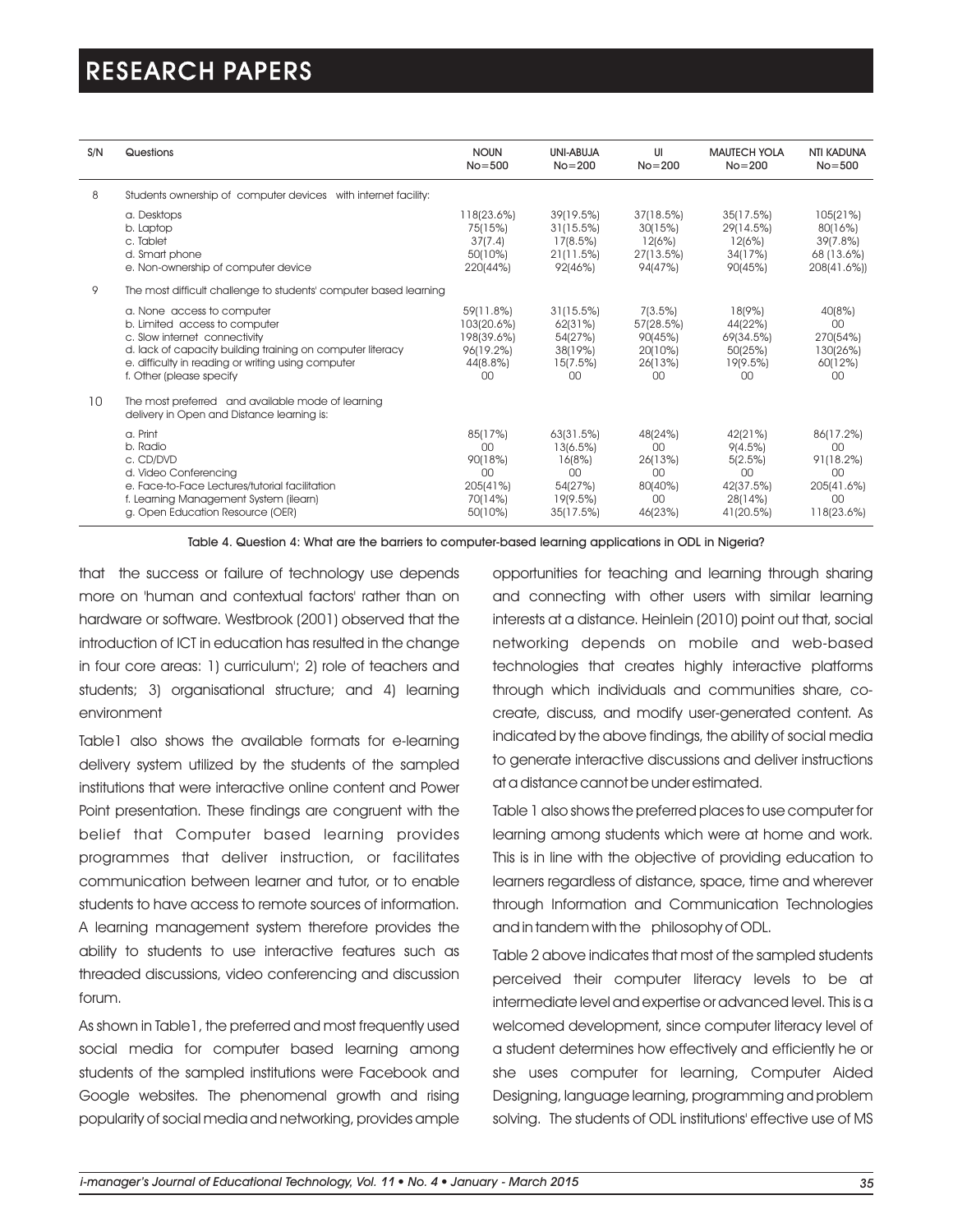Word processor and Spread Sheet, in accessing learning objectives, resources, and assessment of academic performance through computer, could be attributed to their level of computer literacy and competency and effectiveness of computer based learning programmes of these institutions in Nigeria. This is in line with FGN, (2012) assertion that, Computer-based learning, not only helps learners to have a worthwhile learning experience, but also helps them in acquiring the skills to become lifelong learners. Acquisition and effective use of these skills are fundamental and imperative means of accessing learning objectives, resources, and assessment of academic performance using Learning Management System (LMS) of any educational institution.

Table 3 shows that most of the instructors from the sampled institutions indicated that Learning Management Systems in their institutions were most effective in teaching and assessing the students' performance across various fields of study, maintaining and tracking students' performances. This is in line with the concept of Computer Management Instruction (CMI) which is used for instructional management in a web and pedagogical environment (Encyclopaedia Britannica).

Table 4 shows that, majority of the students sampled in all the institutions in this research indicated non-ownership of computer device with internet facility, slow internet connectivity and limited access to computer, constituted challenges to their effective computer-based learning. This is in accordance with the FGN (2012) revelation that some critical challenges to computer-based learning in schools of Nigeria have slow internet connectivity and narrow broadband, universal access (non-ownership of computer and internet facility) and capacity building which are germane to computer-based learning in ODL system. Also pertinent to this discussion is the fact that, most of the sampled students preferred face-to-face classroom lectures/tutorial facilitation and provision of study materials which are the currently available modes of instructional delivery in these institutions. This phenomenon could be attributed to the fact that, most of the students of the sampled ODL institutions studied under face-to-face conventional classroom instructional delivery and to

change to computer-based Learning mode constituted a challenge.

### Cautions on Use of Internet for Counseling

With the emergence of Information and Communication in education including online counselling, especially within educational institutions' learning management systems of developing countries such as Nigeria, millions of Nigerians now can access learning via internet and their GSM phones or a GSM-enabled device (Okopi, 2014). ICT has opened another opportunity for counsellors that might not have been available, but having ICT in Education is not taken off. For example, online counseling is being offered in NOUN through the institution Learning Management System (ilearn). However, web based media has created new salient issues that need to be critically examined with regards to their benefits and challenges for its use as a viable tool for counselling. One of such challenges is easy to access publicly to post private information and to rise several professional and ethical concerns for helping professionals, though Heinlein (2010) observes that, it is absolutely ethical for counsellors to use internet based media if inherent ethical issues are properly and adequately addressed. Despite the revolution of ICT, counseling practitioners should understand that it is their primary obligation to protect their clients' confidentiality and also must protect confidential information stored in any medium (Okopi, 2014). Other challenges associated with counselling online include: the risks of sharing client information on the internet in unencrypted and nontherapeutic environments; self-disclosure and blurring personal and professional boundaries and confidentiality of private information; multiple relationship; testimonials; informed consent; minimizing Intrusions on Privacy; initiating professional relationships and documenting and maintaining records (Okopi, 2014)

It is therefore recommended that before using internet based media for counseling, the following precautionary measures must be taken in order to avoid breaching the ethical and professional code of practice:

- Provide a written web based media policy and consent form that clients must sign.
- Use privacy settings on web based media accounts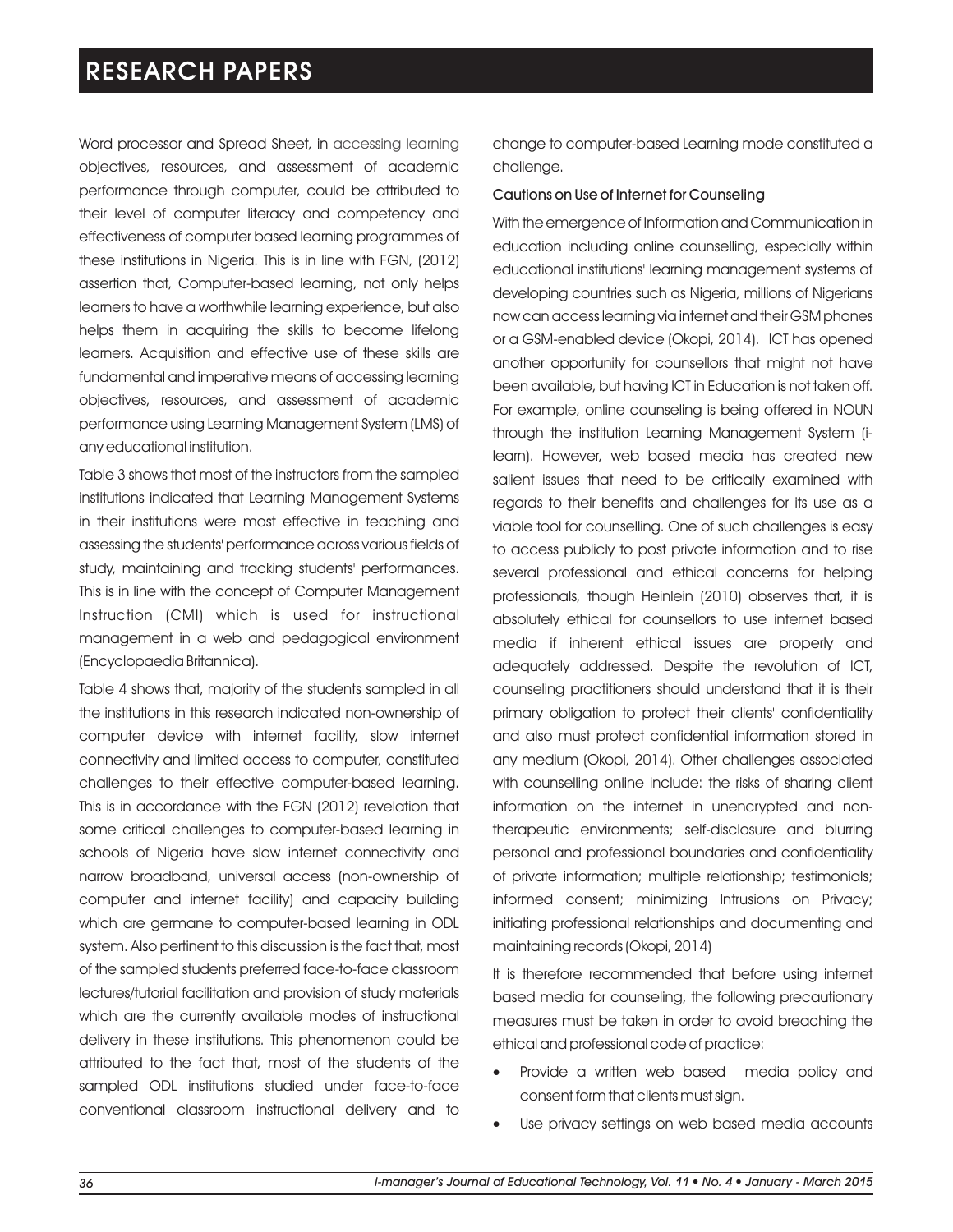whenever possible.

- ·Check with state licensing board to stay current on rules and regulations.
- ·Have separate social media accounts for your professional and private life.

These cautions become very necessary because of the fact that counsellors in some ODL institutions, for example NOUN, have started using ilearn- Learning Management System for counselling purposes.

#### Recommendations

It is therefore recommended that ODL institutions should provide adequate and sufficient computers with internet for the staff and students to enable effective computer based learning to take place. This action will mitigate the problems of universal access to computer (non-ownership of computer and internet facility connectivity).

In addition, ODL institutions should be as a matter of necessity, provide computer and internet facility as soft loan for both students to enable them own laptop computers and thereby minimize the problem of ownership and increase accessibility to computer based learning.

Also ODL institutions should provide wide broadband in order to mitigate the issue of slow connectivity which is one of the current challenges that staff and students of ODL institutions are facing.

Programmes of capacity building of both staff and students in computer based learning must be offered by ODL institutions. This is because the acquisition of necessary knowledge, skills and right attitude to the use computer are germane to computer based learning in ODL system.

Staff and students of ODL institutions should be encouraged to use computer based learning tools in their institutions for both instructions and learning in terms of Computer Assisted Instruction (CAI), Computer Manage Instruction (CMI), Computer Aided Design (CAD), Computer Assisted Language Learning (CALL) and Programming and Problem Solving. This will complement the preferred face-to-face classroom lectures/tutorial facilitations and provision of study materials which are currently available modes of instructional delivery in these

### institutions.

### Conclusion

The research specifically identified e-blackboard, MOODLE and i-learn as computer based learning tools actually in use in ODL institutions in Nigeria, while interactive online content and power point presentation were available and used e-learning delivery formats in these institutions. The available and frequently used social media for computer based learning among the students were facebook and Google website. Intermediate and advance computer literacy levels were found to be the computer competency skill levels of ODL students in Nigeria, while the effective computer applications among students of ODL institutions were MS Word processor and Spread Sheet. The students of ODL institutions' effective use of Word processor (MS) and Spread Sheet, accessing learning objectives, resources, and assessment of academic performance through computer, could be attributed to their level of computer literacy and competency; and effectiveness of computer based learning programmes of their institutions in Nigeria. The preferred places to use computer for computer based learning among students were both at home and work. The research identified teaching, assessing students' performance across various fields of study, maintaining and tracking students' performances through LMS as the perceived effective computer applications among instructors of ODL in Nigeria. The research also identified that non-ownership of computer devices with internet facility, slow internet connectivity and limited access to computer, constituted most difficult challenges to their effective computer based learning.

The expected outcomes of this study identifies the areas of strength and weaknesses in the current use of computer based learning tools in ODL institutions in Nigeria and recommended the effective and efficient ways of using computer based learning in ODL of Nigeria so as to achieve the desired objectives.

### References

[1]. FGN (Federal Government of Nigeria) (2004). *National Policy on Education (revised edition),* Federal Ministry of Education.

[2]. FGN (Federal Government of Nigeria) (2012). *National*